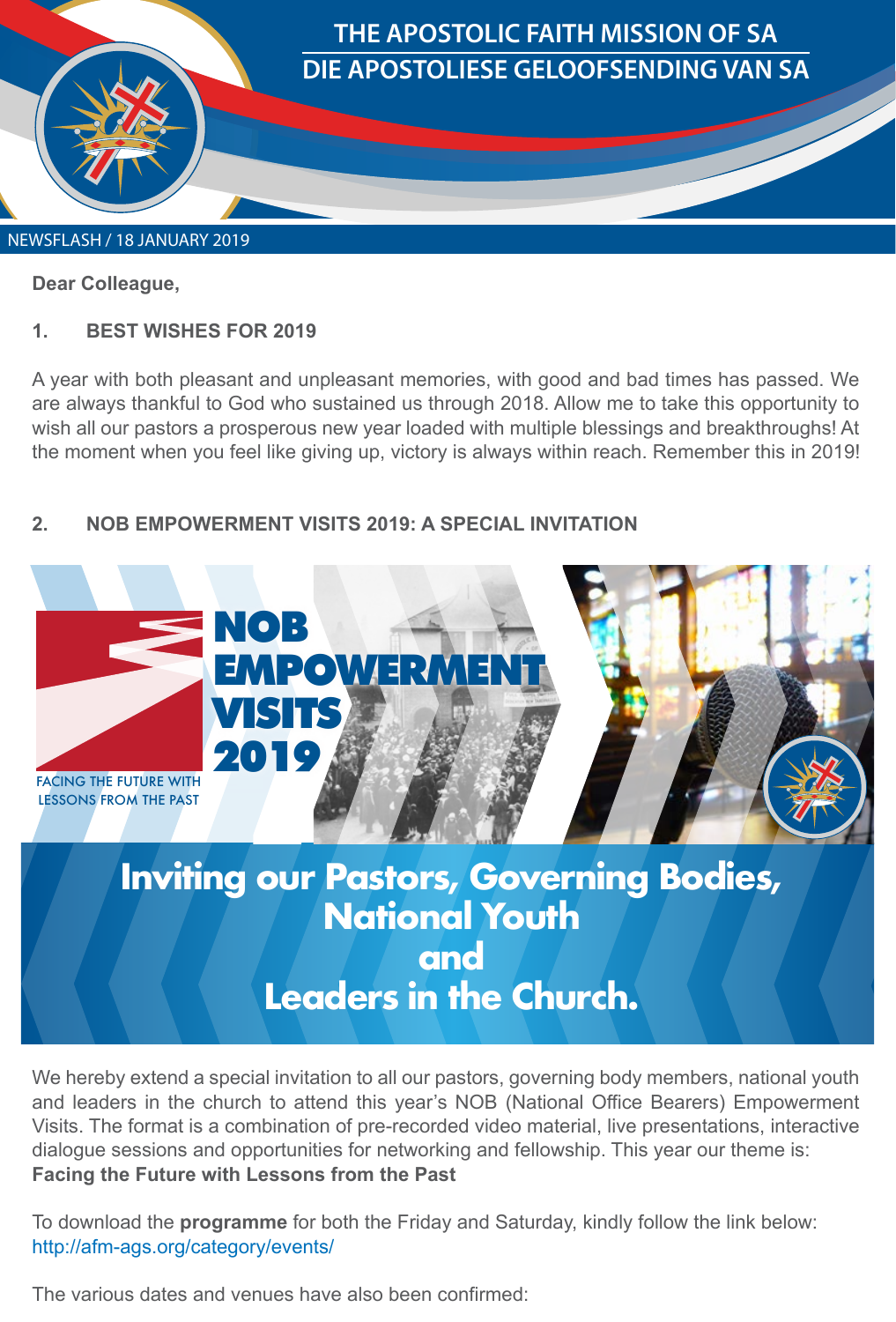| <b>MONTH</b> | <b>DATE</b> | <b>PROVINCE</b> | <b>VENUE</b>                      |
|--------------|-------------|-----------------|-----------------------------------|
| February     | $8-9$       | Cape Town       | <b>AFM Goodwood</b>               |
| February     | $8-9$       | Freestate       | <b>AFM Jubilate</b>               |
| February     | $22 - 23$   | <b>KZN</b>      | Amanzimtoti                       |
| <b>March</b> | $8-9$       | Limpopo         | AFM Fountain of Life (Nkowankowa) |
| <b>March</b> | $8 - 9$     | Mpumalanga      | <b>AFM Bethel</b>                 |
| April        | $12 - 13$   | Gauteng         | Herlewingsentrum (Wonderboom)     |
| April        | $12 - 13$   | North West      | AFM Oase (Klerksdorp)             |
| May          | $10 - 11$   | Northern Cape   | AFM Lofoord (Upington)            |
| May          | $10 - 11$   | Eastern Cape    | Uitenhage (Lofoord)               |

**3. UNITED PRAYER FOR SOUTH AFRICA: PRAYER POINTS**

## **United Prayer for South Africa**

 $Up45$ 

This year will be the 4th consecutive year that we gather as Christians all across South Africa to cover our nation in prayer. In 2018 there were more than 250 prayer points where many local communities united in prayer over the same weekend! *Up4SA (United Prayer for South Africa) is a nationwide Prayer initiative on grassroots level*. (Grassroots CommUNITY Prayer - Across race and denomination).

As ambassadors of our Lord Jesus we can play a huge roll in unifying our communities! I would like to encourage and challenge you again to take hands with the "Up4SA 2019" team, as we